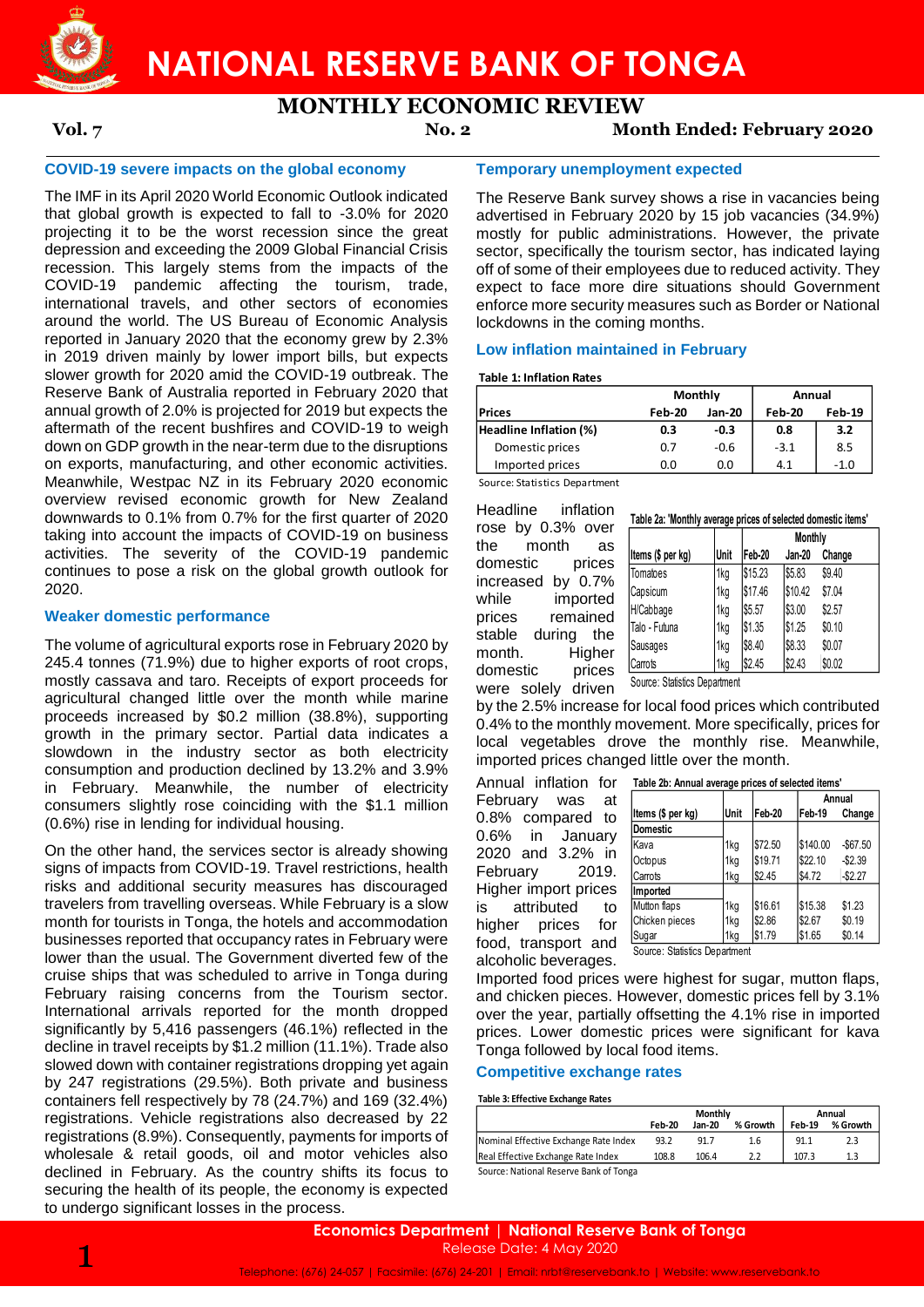

# **MONTHLY ECONOMIC REVIEW**

**Table 4: Bilateral Exchange Rates Feb-20 Jan-20 Feb-19** USD/TOP 0.4319 0.4354 0.4431 AUD/TOP 0.6453 0.6327 0.6183 NZD/TOP 0.6735 0.6576 0.6474 FJD/TOP 0.8972 0.8987 0.8992 JPY/TOP 47.4170 47.4876 48.8303 GBP/TOP 0.3318 0.3319 0.3397 EUR/TOP 0.3949 0.3911 0.3898 CNY/TOP 2.8096 2.8329 2.8829 Source: Banking Systems

In February 2020, the USD, JPY, GBP and FJD appreciated against the TOP which resulted in a higher Nominal Effective Exchange Rate (NEER) over the month and year. The Real Effective Exchange Rate (REER) index, also increased over

the month and year indicating a loss in Tonga's international trade competitiveness.

### **The overall OET deficit declined due to lower payments**

|                                     |        | Monthly | Annual   |               |          |
|-------------------------------------|--------|---------|----------|---------------|----------|
|                                     | Feb-20 | Jan-20  | % Growth | <b>Feb-19</b> | % Growth |
| Foreign Reserves (\$ in million)    | 479.8  | 482.9   | $-0.6$   | 473.5         | 1.3      |
| (Import Coverage (months)           | 7.4    |         |          | 7.9           |          |
| Course: National Besenie Bank Tonga |        |         |          |               |          |

Source: National Reserve Bank Tonga

The official foreign reserves declined over the month by \$3.0 million to \$479.8 million, equivalent to 7.4 months of imports. However, the receipts of budget support, grants, and project funds from development partners pushed the foreign reserves higher by \$6.4 million over the year.

| <b>Overseas Exchange Transactions</b> |         |         |          |          |               |          |  |  |
|---------------------------------------|---------|---------|----------|----------|---------------|----------|--|--|
|                                       |         | Monthly |          | Annual   |               |          |  |  |
|                                       | Feb-20  | Jan-20  | % Growth | Feb-20   | <b>Feb-19</b> | % Growth |  |  |
| <b>Overall Balance</b>                | -3.0    | -4.6    | 33.5     | 6.4      | 25.5          | $-75.0$  |  |  |
| <b>Current Account</b>                | 4.1     | -8.5    | 148.0    | $-2.0$   | $-9.6$        | 78.9     |  |  |
| Merchandise Trade                     | $-30.1$ | $-34.9$ | 13.6     | $-406.2$ | $-420.4$      | 3.4      |  |  |
| Services                              | 4.4     | 4.9     | $-10.9$  | 34.6     | 11.0          | 213.3    |  |  |
| Income                                | 1.5     | $-1.2$  | 222.9    | 2.0      | 7.7           | $-73.3$  |  |  |
| <b>Transfers</b>                      | 28.3    | 22.7    | 24.8     | 367.6    | 392.1         | $-6.3$   |  |  |
| <b>Capital Account</b>                | 1.6     | 2.0     | $-18.2$  | 31.6     | 33.4          | $-5.4$   |  |  |
| <b>Financial Account</b>              | $-8.7$  | 2.0     | $-547.5$ | -8.6     | $-4.4$        | $-95.0$  |  |  |

Source: Banking Systems

Lower total payments in February 2020 recorded a lower deficit in the overall Overseas Exchange Transactions (OET). The current account surplus was \$4.1 million compared to an \$8.5 million deficit last month. Payments from the current account fell by \$11.0 million led by imports and income payments, followed by services and transfers payments. Lower import payments were mostly for oil & wholesale & retail goods. The current account receipts rose over the month, mainly on official transfer receipts which are grants and budget support. The Estimation of the team of the state of the state of the state of the state of the state of the state of the state of the state of the state of the state of the state of the state of the state of the state of the state

The lower capital account surplus stemmed from lower capital receipts as there were no capital payments made during the month. However, the financial account recorded a deficit in February 2020 compared to a surplus in January 2020 attributed mainly to interbank movements.

In the year ended terms, the overall OET balance surplus fell to \$6.4 million due mainly to a lower surplus and deficits in the capital and financial accounts, respectively. These were driven by lower private capital transfer receipts and higher payments for offshore investment. The current account deficit improved over the year, owing to lower

**Vol. 7 No. 2 Month Ended: February 2020**

payments for imports and services whilst travel receipts and private transfer receipts increased.

### **Broad money declined**

| Table 7: Broad Money        |        |         |          |               |          |  |  |
|-----------------------------|--------|---------|----------|---------------|----------|--|--|
|                             |        | Monthly | Annual   |               |          |  |  |
|                             | Feb-20 | Jan-20  | % Growth | <b>Feb-19</b> | % Growth |  |  |
| Broad money (\$ in million) | 590.1  | 592.5   | $-0.4$   | 589.0         | 0.2      |  |  |
| Net Foreign Asset           | 494.9  | 495.7   | $-0.2$   | 492.6         | 0.5      |  |  |
| Net Domestic Asset          | 95.7   | 97.3    | $-1.6$   | 96.8          | $-1.1$   |  |  |

Source: Banking System, National Reserve Bank of Tonga

Broad money fell over the month mainly on decreased domestic assets. This was due to higher lending to the public sector. Net foreign assets continued to fall as foreign reserves declined. Over the year, broad money rose due to higher net foreign assets as a result of the receipts of budgetary support and grants from development partners which drove the foreign reserves higher. This was partly offset by a decline in net domestic asset and attributed to higher government deposits. **Table 7: Decay Strong Propositions**<br> **Table 7: Broad Money** (Sin million) 38319 [Exchange Rate (NEER) The Real Effective Net-Toreign Asset and 2013 1925.5<br> **The Real Effective Net-Toreign Asset and 2013**<br> **The Real Effect** 

### **Liquidity lowered over the month**

| Table 8: Reserve money                                 |        |        |          |               |          |  |
|--------------------------------------------------------|--------|--------|----------|---------------|----------|--|
| Annual<br>Monthly                                      |        |        |          |               |          |  |
|                                                        | Feb-20 | Jan-20 | % Growth | <b>Feb-19</b> | % Growth |  |
| Reserve money (\$ in million)                          | $-1.1$ | 320.6  | -7.1     |               |          |  |
| Source: Banking System, National Reserve Bank of Tonga |        |        |          |               |          |  |

The banking system remained sound over February 2020 although the liquidity in the banking system fell over the month and year to \$297.9 million. The monthly decline was due to lower deposits by the commercial banks to the Reserve Bank's vault. Yet, higher withdrawals from the Reserve Bank's vault by the commercial banks supported by lower required reserves and lower currency circulated contributed to the yearly decline.

### **Lower lending to businesses in February**

| <b>Table 9: Total Lending</b> |         |          |       |               |  |  |  |  |
|-------------------------------|---------|----------|-------|---------------|--|--|--|--|
|                               | Monthly |          |       | Annual        |  |  |  |  |
| <b>Feb-20</b>                 | Jan-20  | % Growth |       | % Growth      |  |  |  |  |
| 499.7                         | 500.7   | $-0.2$   | 483.7 | 3.3           |  |  |  |  |
| 237.8                         | 239.7   | $-0.8$   | 222.6 | 6.9           |  |  |  |  |
| 261.9                         | 261.0   | 0.4      | 260.8 | 0.4           |  |  |  |  |
| 0.0                           | 0.0     | 0.0      | 0.3   | $-100.0$      |  |  |  |  |
|                               |         |          |       | <b>Feb-19</b> |  |  |  |  |

Source: Banking System, National Reserve Bank of Tonga

The banks' total lending declined by \$0.9 million over the month driven by lower business loans, while individual loans increased. The rise in individual lending were mostly for housing loans which was offset by a decrease in business loans for almost all sectors of the economy led by tourism, manufacturing, and construction. However, total lending rose over the year as both loans to business and individual increased. The annual trend resulted from lending to the agricultural, professional & other services, and transport sectors supported by individual housing loans.

Deposits also declined over the month more than the decline in loans, which led to a rise in the banks' total loans to deposit ratio from 81.1% in the previous month to 82.2%